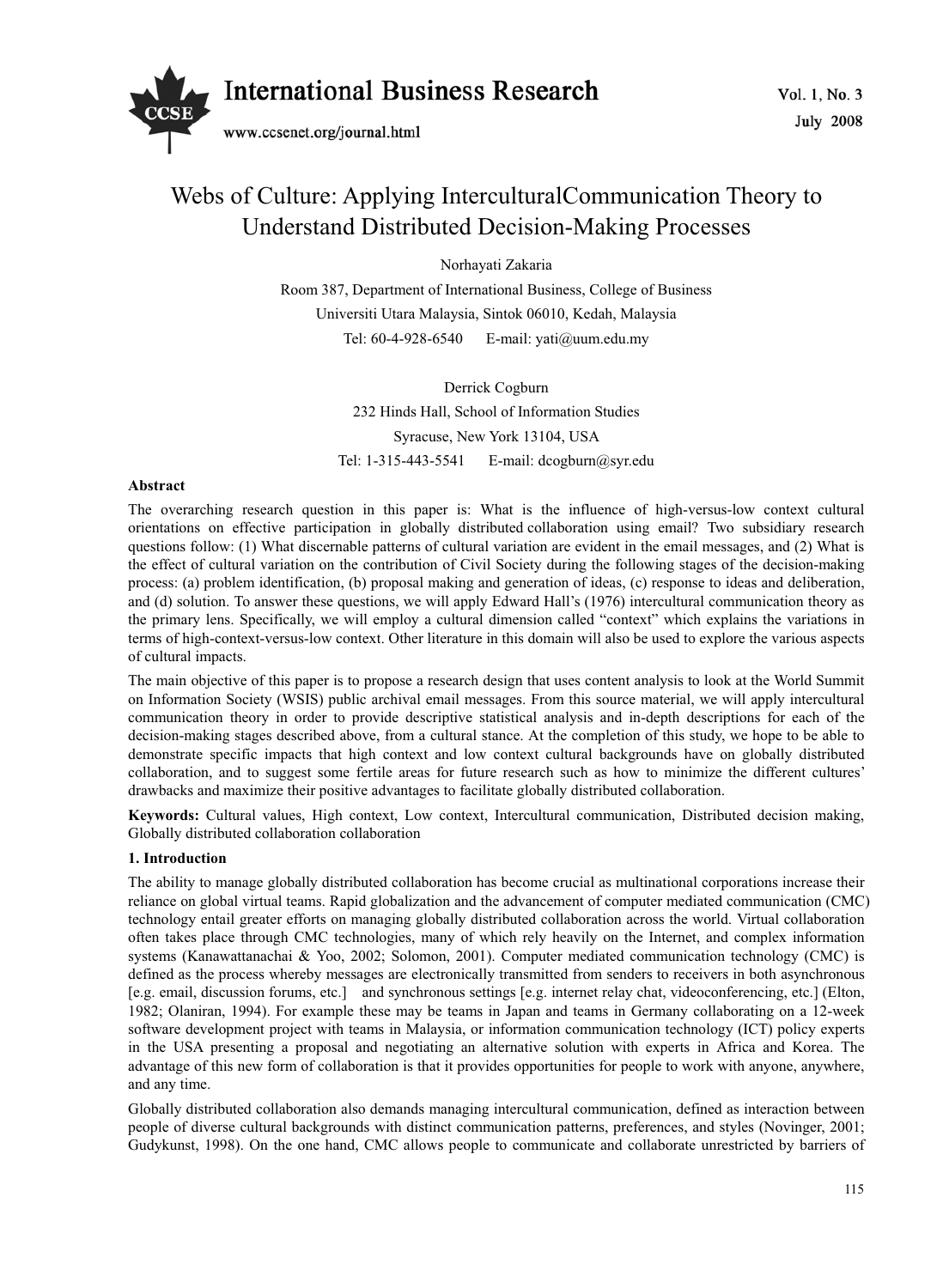time and space. On the other hand, cultural barriers stemming from different managerial aspects and communication styles may adversely affect various elements of collaboration such as negotiations, deliberation of ideas, self-disclosure, conflict resolution, coordination, and so on (Thorne, 2003). Potential culture-related management problem areas include overcoming high anxiety and uncertainty of feelings (Gudykunst, 1997), managing conflicting and frustrating situations (Adler, 2002), saving face in confrontational situations (Ting-Toomey, 1997), making effective group decisions (Oetzel, 2005), using language and non-verbal communication (Lim, 2003; Tayeb, 2002), and adjusting to and acculturating in a new environment (Kim, 1990).

With the range of cultural values, managing this new form of collaboration and communication in a distributed environment using CMC becomes more challenging and intensified. The use of CMC between people with different cultural values can either facilitate or impede collaboration and communication (Amant, 2002; Olaniran, 2001). Early scholars of CMC suggested that it is ineffective in several areas [e.g. establishing online relationships, producing effective communication, and expressing oneself or receiving feedback] due to the absence of contextual, visual, and aural cues (Daft & Lengel, 1984; Kiesler, Siegal, & McGuire, 1984). For example, electronic mail (email) is referred to as a "lean media" because it relies purely on textual elements. For people whose intercultural communication styles rely heavily on non-verbal or paralinguistic cues (tone of voice, facial expressions, body movements, and gestures) to interpret the information they receive, lean media may pose a significant barrier to effective communication.

However, later views of CMC challenged the notion of reduced social cues (Joinson, 2001; Lea & Spears, 1991; Walther, 1992, 1996). They argued that lean media actually encourage participation by providing anonymity, removing the need for socially accepted responses in expressing opinions and maintaining identity, increasing the ability to control information about oneself, and offering a more liberated self-disclosure. People whose intercultural communication style relies on non-verbal cues to interpret meanings normally dislike confrontation. When expressing their opinions, they prefer a harmonious and friendly atmosphere in order to save face and avoid humiliation or insulting situations (Ting-Toomey, 1997). However, very few studies have investigated whether CMC would provide such individuals a comfortable way to be expressive and opinionated (Olaniran, 2001). On the other end of the spectrum, people whose intercultural communication style values verbal communication feels comfortable using email because it is consistent with their normal patterns of communication. They would readily use words to express their feelings and opinions in this textual-based medium. Again, this perspective has not been adequately addressed in the study of culture and use of CMC (Olaniran, 2001; Shachaf, 2005).

Several empirical studies were conducted to understand the effect of culture on globally distributed collaboration, yet there are still deficiencies and inconsistencies in their findings, which this paper attempts to address (Cogburn & Levinson, 2003; Jarvenpaa & Leidner, 1998; Maznevski & Chudoba, 2002; Shachaf, 2005). The unresolved question therefore is how does culture impacts effective participation when people use CMC technologies to collaborate in a distributed environment? The purpose of this study is to explore the impact of culture on effective participation (in the form of email) of civil society in the United Nation World Summit on Information Society (WSIS). Civil society includes non-governmental and non-profit organizations, networks, and voluntary associations. In this study, individuals who belong to the abovementioned entities are considered members of civil society, and they can participate in WSIS as long as the United Nation accredits the organizations they belong to. Participation hence requires no membership fees.

Therefore, this proposed study takes a "high-versus-low context" theoretical framework (Hall, 1976) as well as other related cultural dimensions useful for understanding cultural differences inherent in managerial issues such as divergent communication styles, conflicts arising from deliberation, and distinct decision-making strategies pertaining to CMC use. Effective participation is defined as when individual(civil society members) are making significant contributions in the following stages of decision-making process— (a) problem identification, (b) proposal making and generation of ideas, (c) response to ideas and deliberation, and (d) solution. The significance of this study is thus to explore and describe the cultural factors that influence the participation of civil society members when they collaborate using email and whether different cultural orientations give rise to different communicative behaviors, and thus impacting an individual's contributions (e.g. whether a person becomes less or more effective in their participation).

In this regard, we will be looking at the cultural variations such as communication styles, individualism vs. collectivism, and task vs. relationship orientation when people engage in the decision-making process. From Hall's theoretical lens and literature support, people that employ high context communication style have different style of making proposal as opposed to people that employ low context communication style. Moreover, the way people present their proposal can also influence the response they generate. Subsequently, the behavior can also influence whether or not the proposal can achieve a consensus that leads to a solution (s) within the participating members.

Substantial empirical research in cross-cultural management and intercultural communication literature has established that numerous challenges arise when people of different cultures collaborate and communicate at an interpersonal level (Adler, 2002; Ting-Toomey, 2005). In a similar vein, CMC literature has also studied the effects and characteristics of technology that facilitate or hinder communication (Daft & Lengel; 1986, Kiesler & Sproull, 1986; Walther, 1996).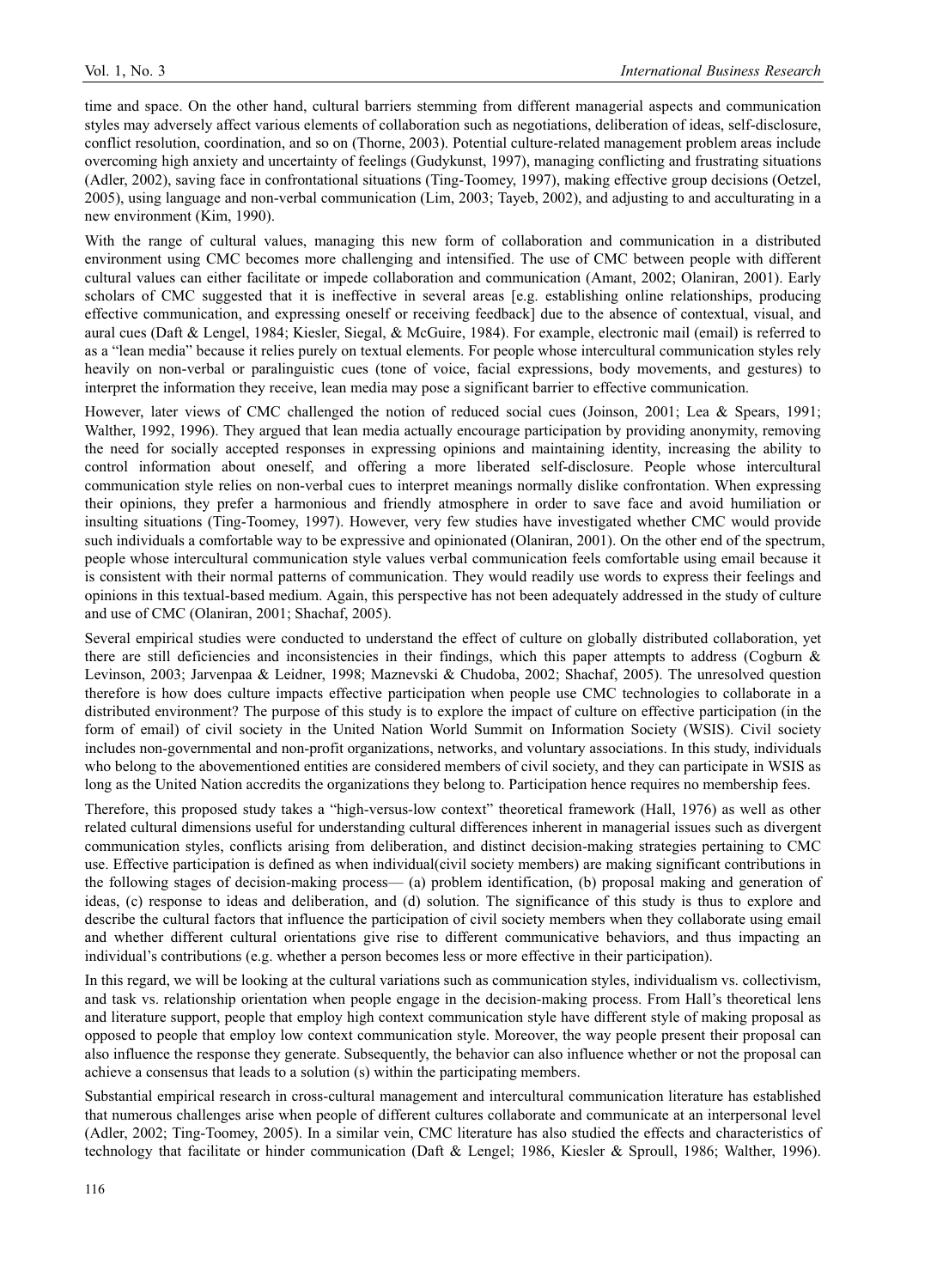However, little empirical research has attempted to bridge these three areas—intercultural communication and cross-cultural management, and CMC (Amant, 2003; Olaniran, 2001).

Several other deficiencies also exist in the empirical studies regarding the impact of culture on communicative behaviors of globally distributed collaboration such as: (1) the few empirical studies that exist have not provided consistent findings or offered definite answers regarding cultural impacts, (2) the effects of different behavioral patterns arising from the presence of diverse cultural values were insufficiently explored or described, and (3) the application of cultural theories to explain the cultural effects on globally distributed collaboration is fairly limited (Cogburn & Levinson, 2003; Evaristo, 2003; Jarvenpaa & Leidner, 1999; Massey, Montoya-Weiss, Hung & Ramesh, 2001; Shachaf, 2005; Thorne, 2003). Yet, the growth of globalization and the increasing use of CMC demand a greater understanding in order to manage globally distributed collaboration, a research gap that will be explored and understood in this study.

Based on the abovementioned literatures, there are some inconsistent results on the impacts of culture when people with different cultural values participate in a globally distributed collaborative environment.

Therefore, the grand tour research question proposed for this study is:

# **What is the influence of high-context versus low-context cultural orientations on effective participation in distributed collaboration using email?**

Specifically:

- RQ1. Are there discernable patterns of cultural variations evident in the email messages? If so, what are they and when do they become evident?
- RQ2. How do cultural variations appear to impact the contribution of Civil Society members during the following stages of the decision-making process:
	- a. Problem identification;
	- b. Proposal making and generation of ideas;
	- c. Response to ideas and deliberation;
	- d. Solution.

# **2. Cultural Conceptual Framework**

This paper examines a 'globally distributed collaboration' phenomenon (see Figure 1), exemplified in the WSIS event where civil society members from all over the world collaborate on agenda and issues regarding the global information society. Cogburn (2005) established that civil society members used email as their primary means of collaboration when participating in WSIS. Therefore, this study focuses simply on email participation and does not consider other CMC tools such as blogs or wiki webs, or face-to-face meetings. The meetings, however, are important to the direction of civil society. Effective participation in WSIS will be measured by individual's contributions made by a civil society member during the decision-making process. The decision-making process focuses on four stages: (a) problem identification, (b) proposal making and idea generations, (c) response to the ideas or deliberation, and (d) solution. Based on the stages, we will investigate the communicative behaviors from two distinct cultural orientations, high context and low context. For example, an individual may contribute in the four stages differently depending on whether he or she is high context or low context.

The descriptions of the decision-making process can be illustrated in four stages. The first stage involves the identification of problem. It is crucial for members to identify and recognize the issues or problems that they want to solve or bring into attention in WSIS. This is the initial step in decision-making process. The second stage is called proposal making, which centers on the ability of a civil society member to make proposal by giving or generating ideas, and presenting a position on the problems identified or putting across self-interest issues. In public policy making processes, Kingdon (1995) termed this stage as 'agenda setting.' The third stage is called response to ideas or reactions (supportive or contentious), and deliberation. This stage is also known as 'specification of alternatives' where people can choose from range of options (Kingdon, 1995, Adler, 2002). The final stage is called solution (one or many or non-solution), in which the decisions are made either by consensus or by authoritative action. Nonetheless, it is noteworthy to mention that success in one of this stage is not an indicative of success in others. In addition, the stages are not necessarily occurring in a linear fashion. Some or all of the stages are iterative and interdependent and may occur several times before solution is reached and/or agreed upon by members. Likewise, some stages can also be left out. The main outcome for effectiveness is that member can reach a solution that addresses the problem as well as corresponding to the proposal made and responses generated.

On the contrary, there are three instances where participation can be considered ineffective (not the focus of this study):

a) First, when a member fails to identify a problem. Without identification, proposal may not be concrete when in search of a solution.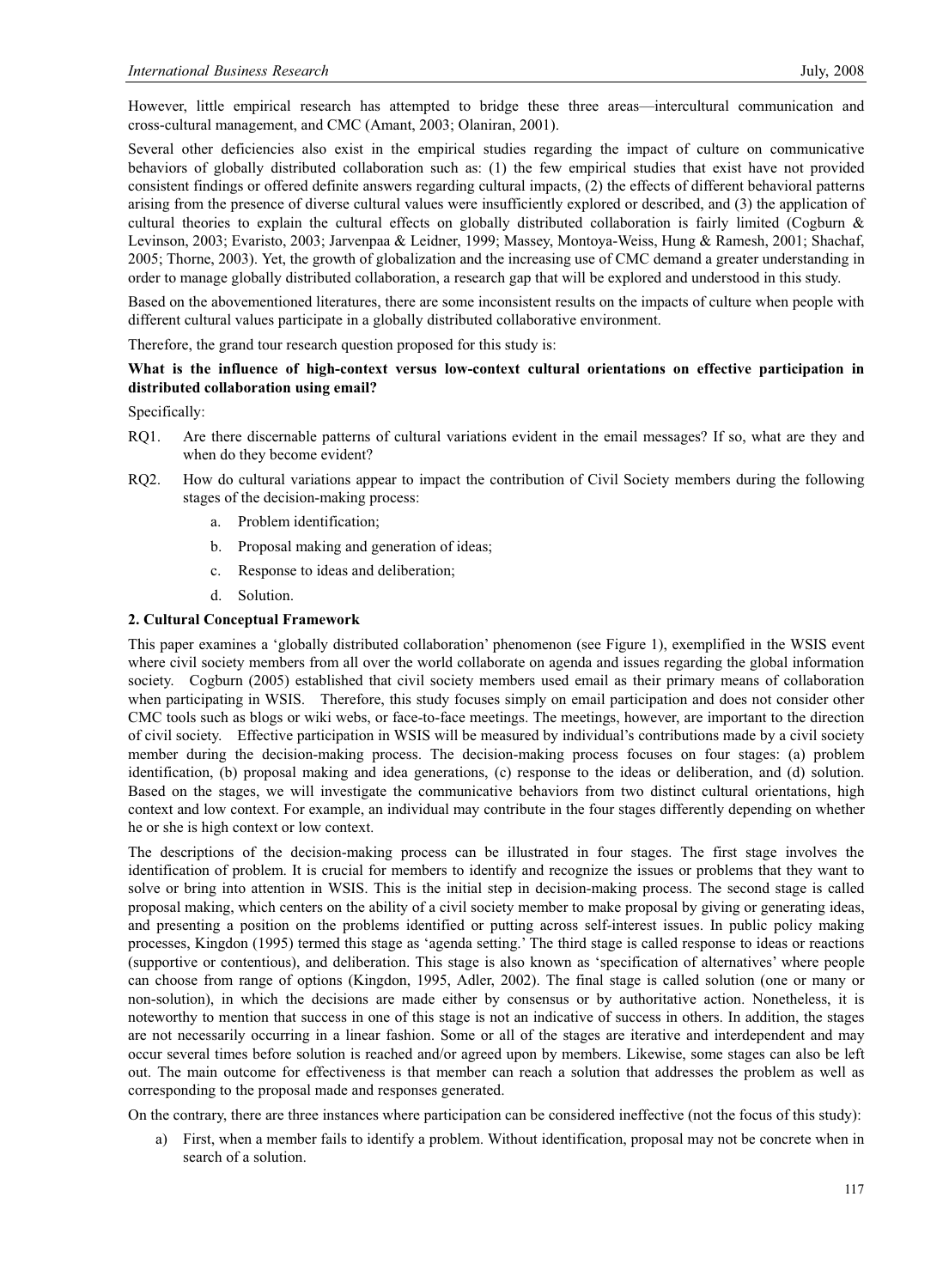- b) Second, even though a person may already identify a problem, and then initiate a proposal, if the proposal is not convincing or attractive enough, the proposal may not generate any responses from members. Subsequently, the proposal may just be ideas without further actions.
- c) Third, even though the proposal was heard, argued, and deliberated, yet at times it may fail to generate solutions that are in consensus or no solution was achieved at the end.

Phase One of WSIS generated two documents, a Declaration of Principles and Plan of Action. However, this study does not attempt to look at the impact of culture on WSIS outcomes. Rather, this study will focus on the effect of culture on the dynamics of communicative behaviors using email (as pointed out in the circle area of Figure 1.0). The internal dynamics within this collaboration will provide evidence of the two cultural variations (high context and low context). This study is expected to: (1) enumerate implications for civil society effectiveness in this policy formation process, and (2) demonstrate whether or not culture impacts individuals' participation when they use email as their communication mode and how does it impact their participation.

#### **3. High-Versus-Low Context Theoretical Lens**

Edward Hall's (1976) theory provides the lens through which we will examine intercultural online communication. This theory provides a concrete explanation for communication complexities as well as collaborative behaviors that are based on cultural values. Hall introduces a cultural dimension called context, a continuous spectrum, which illustrates the degree to which a person pays attention to non-verbal cues in a communicative situation. High context culture emphasizes settings or the environment (i.e. context), while low context culture emphasizes words or content.

Hall realized that everyday communication could cause information overload, which he defines as "…a situation in which the system breaks down when it cannot properly handle the huge volume of information to which it is subjected" (p.85). Context plays an important role in minimizing information overload allowing an individual to select what to pay attention to and what to ignore. Contexting involves two completely different but interrelated processes (Hall, 1976). It involves the inside of a person (a person's brain, experience, and structure of the nervous system) or external such as the situation or environment that an event occurs or a person is in. Contexting is thus a process and a strategy by which an individual evaluates the amount and level of information to obtain from or provide to another person when communicating. Understanding the process of "contexting" also aids in overcoming or minimizing cultural differences. Communication problems often arise when individuals define, interpret, understand, and communicate information differently.

This problem is exacerbated between people with different cultural values: what is considered useful, meaningful, and worth communicating among individuals in one culture may not be considered so by people from another culture. Individuals from diverse cultures have different communicative behaviors. Everyday communication decisions such as language use and word choice, why (or whether) a person says what he wants to say, and when and to whom he says it thus become significant aspects to investigate. In short, these decisions illustrate the process of contexting, a strategic behavior in which a person screens out irrelevant information in order to avoid information overload (Hall, 1976).

The process of contexting thus hinges upon an individual's culturally imbued characteristics (Chen & Starosta, 1998). In his earliest book, *Silent Language* (1959), Hall argued that the language of behavior is far more important than linguistic code. This silent language is the contextual code, which carries varying meanings. People from different cultures have different ways of interpreting meanings of the messages or information they receive (Chen & Starosta, 1998; Gudykunst, 1997; Hall, 1976; Ting-Toomey, 1997); therefore, different communication practices and preferences can result in miscommunication, misunderstanding, and misinterpretation among people with conflicting or mismatched cultural values.

Hall's classic theory lays the foundation for many other later cultural theories (for example, Hofstede, 1980; Glenn, 1981; Trompenaars, 1994; Gudykunst et al., 1997). It is useful to note that Hall's theory provides one explanatory perspective for understanding communicative behaviors in globally distributed collaboration – that is a cultural perspective. There are other alternative ways of explaining online communicative behaviors (e.g. leadership, technology, trust, coordination, etc.), all of which provide potential areas for future research though they are not the focus of this study.

# **4. Methodology: Content Analysis of Archival E-mail Messages**

We propose to use content analysis as the primary research methodology. Content analysis is recognized as an effective research tool for studying recorded human communications (Krippendorf, 2004, Babbie, 2004). Through content analysis, this study attempts to decode information like "…who says what, to whom, why, how, and with what effect?" (Babbie, 2004, p.314). Content analysis is an unobtrusive research technique and well suited for understanding human intercultural communication because the data is used as it occurs in its most naturalistic setting, thus facilitating external validity. This study uses a deductive analytic framework to analyze the data.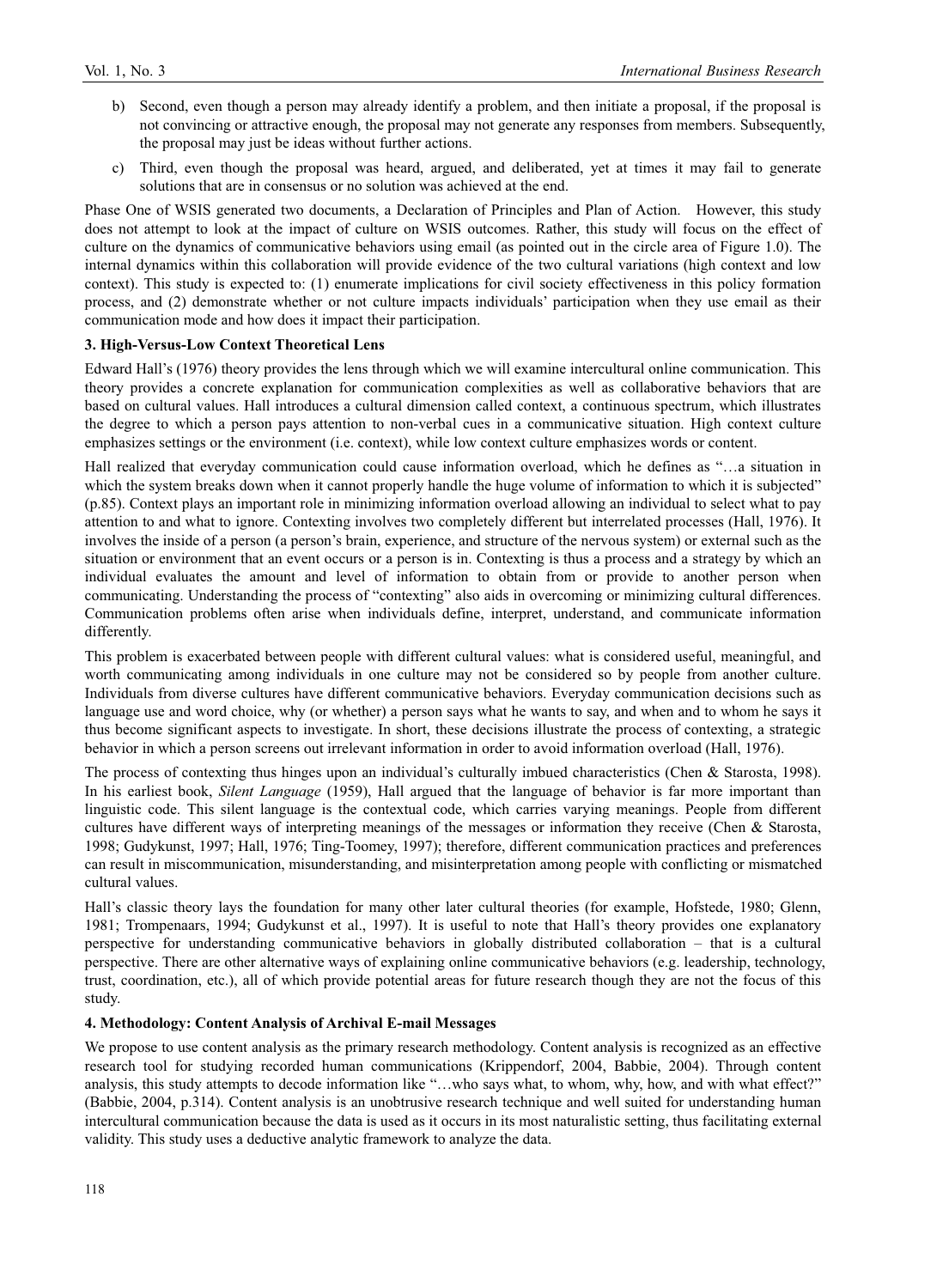# *4.1 Research Context: Civil Society Participation in WSIS*

World Summit on Information Society (WSIS) is an international conference sponsored by the United Nations (UN) and organized by International Telecommunication Union (ITU) with two-phase events—WSIS I in Geneva, 2003, and WSIS II in Tunisia, 2005. WSIS specifically addresses issues relating to information communication technology (ICT) policy-making processes in influencing and shaping global governance outcomes. WSIS may occur in only a few days, but the preparatory and follow-up processes occur over a period of years. Klein (2005) noted that the activities are most intense during the preparatory phase. Between 2001 and 2003, there were two series of meetings: preparatory meetings (prepcoms) and regional meetings. All the three prepcoms were held in Geneva at 6-month intervals. The regional meetings were carried out in various locations around the world but within a shorter time frame. All the meetings were set to gather input from around the world and to prepare the documents to be adopted in WSIS I.

Overall, the goal of WSIS is to develop a global ICT policy framework to deal with challenges posed by an information society (WSIS, 2003a; WSIS, 2003b). WSIS plays an important role as an avenue for global dialogue, discussion, and consensus building in the acceptance of norms, rules, principles, values and decision-making processes among multiple stakeholders (Klein, 2005). WSIS as a process attempts to encourage an inclusive and broad participation that consist of three main actors: government, private sector, and civil society.

In this study, we focus only on the participation of civil society members. Civil society participation in WSIS originates from several organic non-hierarchical structures (see Figure 2) such as (1) civil society plenary (CSP), (2) civil society bureau (CSB), (3) content and themes working group (C&T), (4) 19 thematic caucuses and working groups, (5) civil society families, and (6) civil society division (CSD) of the secretariat (2005). Civil society members can contribute to and influence the outcome of WSIS (in the form of its two primary documents, the Declaration of Principles and Action Plan) in several ways:

- Developing positions and lobbying at the national level to feed into regional processes;
- Participating in regional conferences to develop regional consensus positions;
- Participating in international preparatory committee meetings (PrepComs) to develop global consensus positions;
- Proposing and influencing the language (content) of draft documents between on-site events via electronic submissions

The structure that we will focus on is the virtual civil society plenary which includes all civil society members that are registered on the email listserv. CSP is seen as the highest and most legitimate component of civil society. CSP approved the creation of virtual space not only to enhance member participation but also to ensure greater awareness and transparency among and between civil society members in the global governance process. This new structure was introduced in April 2003 by CSP after the PrepCom 2 meeting in Geneva. This virtual space is unique because this is the first time the participation of civil society is promoted at a distance. Furthermore, this online participation structure offers an appropriate research context for this study because of its dynamic process of collaboration within civil society members and the presence of strong elements of intercultural communication.

### *4.2 Sources of Data*

The primary source of data for this study consists of the public archival email messages of the virtual civil society plenary. The data covers a 32 months period from April 2003 to November 2005. We will first analyze data from WSIS I, covering April 2003 to December 2003. We will then use the results to further analyze WSIS II, covering January 2004 to November 2005. Between these two phases of WSIS, many face-to-face preparatory conferences and regional meetings took place, which impacted member's email participation in the decision-making process. Although data for these interim meetings, such as what transpired in the meeting is available, it will not be included in this study. We will only use the dates of the face-to-face meetings as punctuations whereby to observe the patterns of email participation.

### *4.3 Analytic Framework*

The archival email data will be imported into Atlas-TI version 5.0, a commercial computer assisted qualitative data analysis software (CAQDAS) package, used for content analysis. We will use a deductive coding scheme based on Hall's (1976) high-context and low-context theory and other supported cross-cultural literature (i.e Gudykunst et al., 1996; Triandis, 2002) (see Appendix 3). In this study, the unit of analysis is an individual message, and the coding unit is the sentence and paragraph within each individual message.

Beginning with data from WSIS I, several procedures of the content analysis will be carried out. We intend to first code the demographic information for each of the messages. This descriptive analysis will provide overall background information of the participants in terms of number of messages posted on the overall (based on monthly basis as well as based on individuals), name, email address, gender, language used, country, region, and organization name. Then, the member's participation when they contribute to the four-stage decision-making process (as illustrated in Figure 1.0) will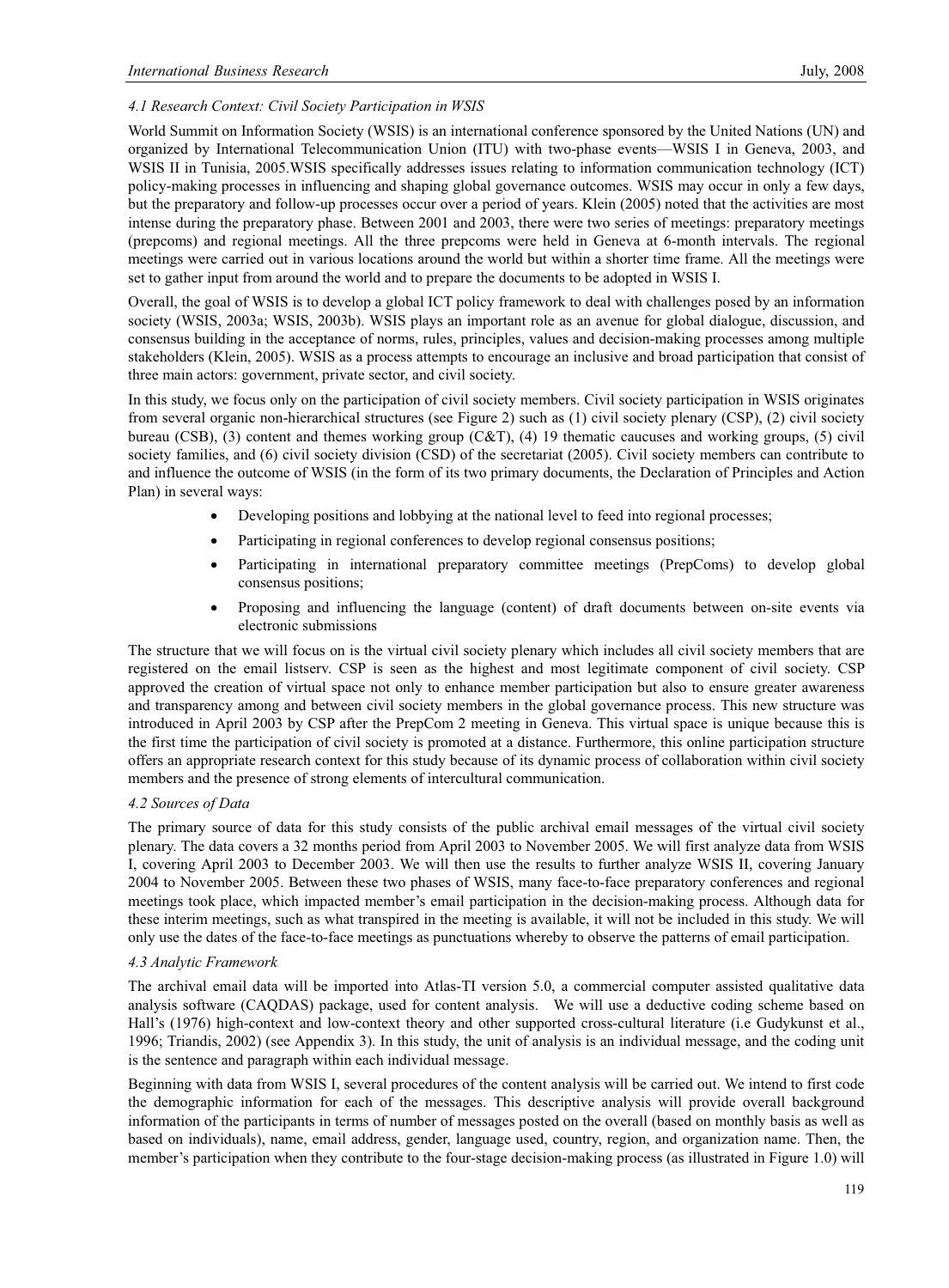be coded. We will isolate each member's contributions in four distinct areas – problem identification, proposal making and idea generations, response to ideas and deliberation, and solution. This analysis will further provide information such as the number of proposals made, types of proposals, overall frequency of proposals, sequence of proposals made in conjunction with face-to-face punctuations such as PrepComs, regional meetings, and summit events, and so on. Once the demographic and participation analysis were conducted, we will conduct a cross-tabulation analysis by looking at the correlation between demographic and proposal making activities. This analysis will generate numerical values such as of frequency of occurrence of the different coding categories.

The most critical analysis would be an exploration of the effect of culture on the participation as illustrated in the decision-making process. The cultural analysis will look at two cultural orientations, high context and low context by examining several sub concepts such as communication styles, individualism vs. collectivism, task vs. relationship oriented. We will perform analysis on the four distinct stages cross-sectioned with the two context types. We will then be able to describe the impact of the different cultural orientations on members' contributions to the decision-making process during WSIS. Once the cultural variables are coded, we will also conduct descriptive statistical analysis such as frequency counts or tabulations on the distinct cultural orientation—high context and low context, and do cross tabulations to identify unique relationships among three main categories--demographic, decision-making, and culture. Subsequently, in-depth descriptions of the effects of culture on the shared patterns of behaviors will be presented by providing verbatim quotations from the messages received from civil society members.

### **5. Implications and Conclusion**

Effective communication between individuals from different cultures is a prerequisite for international management, cross-cultural management, and effective global policy-making. The goal of this study is to provide insights into the human communicative behaviors that facilitate intercultural online communication, as well as to present the implications for effective globally distributed collaboration for civil society members and organizations.

This study will have important implications for multinational corporations and international organizations by suggesting methods for building more effective cross-cultural training, ensuring higher cultural awareness and sensitivity, teaching appropriate behaviors for overcoming cultural differences in globally distributed collaboration, developing intercultural online communication competencies, and designing culturally-sensitive IT applications for effective electronic communication. All of these contributions serve the end goal of enabling global civil society to collaborate effectively at a distance with use of socio-technical infrastructure (Kling, 1996) that are compatible with their multiple cultural values, as evident within civil society.

Besides the practical implication, this study is expected to offer some insights to cross-cultural management, intercultural communication, information systems, and computer-mediated communication, as well as contributing to a culturally attuned theory of globally distributed collaboration. This study will provide an integrated theoretical framework that encompasses individuals with a range of communication styles and patterns stemming from their cultural values. Although Hall's theory has been widely used to explicate intercultural communication in a face-to-face environment, it has been under-applied in an online environment, a niche that this empirical research attempts to fill.

# **References**

Adler, N. J. (2002). *International Dimensions of Organizational Behavior*, 4th Ed. Cincinnati,OH: South-Western.

Amant, K. S. (2002). When cultures and computer collide: Rethinking computer-mediated communication according to international and intercultural communication expectations, *Journal of Business and Technical.* 

Babbie, E. (2004). *The Practice of Social Research* (10<sup>th</sup> ed.) Belmont.CA: Wadsworth/Thomson Learning.

Chen, G. M. & Starosta, W. J. (1998). Foundations of intercultural communication. Needham Heights, MA: Allyn & Bacon.

Cogburn, D. L. & Levinson, N. S. (2003). US-Africa virtual collaboration in globalization studies: Success factors for complex, cross-national learning teams. *International Studies Perspectives, 4*, 34-51.

Cogburn, D. L. (2005). Diversity matters, even at a distance: Evaluating the impact of computer-mediated communication on Civil Society participation in the World Summit on the Information Society. *Information Technology and International Development,* 1(4)*,* 15-40.

Daft, R. L. & Lengel, R. H. (1984). Information richness: A new approach to managerial behavior and organizational design. In L. L. Cummings & B. M. Staw (Eds.), *Research in Organizational Behavior, 6* (pp. 191-233). Homewood, IL: JAI Press.

Evaristo, R. (2003). The management of distributed projects across cultures. *Journal of Global Information* 

Gudykunst, W. B. & Ting-Toomey, S. (1988). *Culture and Interpersonal Communication,* Sage, Newbury Park, CA.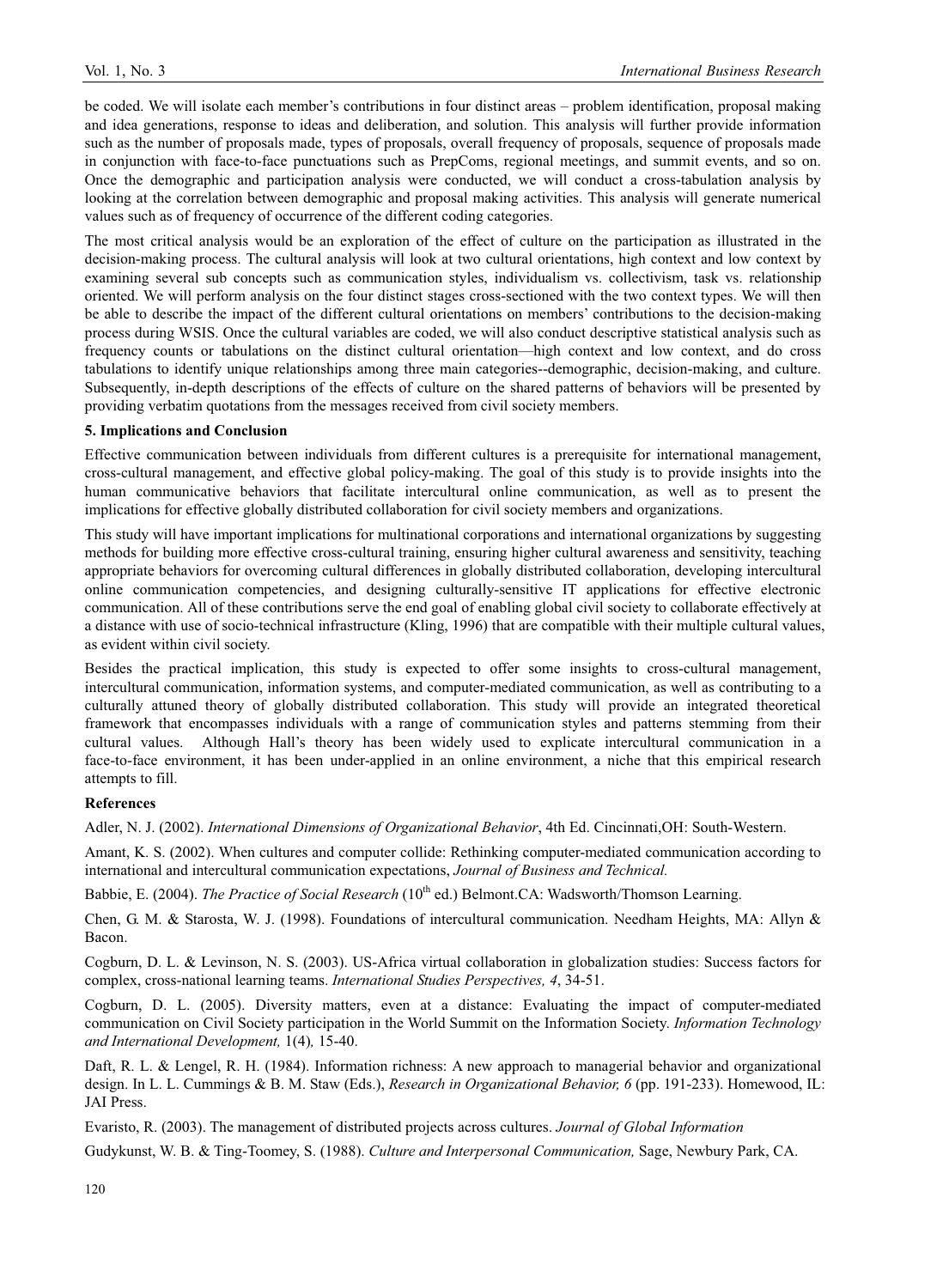Gudykunst, W. B. (1997). Cultural variability in communication. *Communication Research*, 24 (4), 327-348.

Gudykunst, W. B., Matsumoto, Y., Ting-Toomey, S., Nishida, T., Kim, K. & Heyman, S. (1996). The influence of cultural individualism-collectivism, self-construal, and individual values on communication styles across cultures, *Human Communication Research*, 22(4)*,* 510-543.

Hall, E. T. (1959). *Silent Language*. Garden City, NJ: Anchor Books/Doubleday.

Hall, E. T. (1976). *Beyond culture*. Garden City, NJ: Anchor Books/Doubleday.

Hampden-Turner, C. & Trompenaars, F. (2000). *Building Cross-Cultural Competence: How to Create Wealth from Conflicting Values*. Yale University Press.

Hofstede, G. (1980). *Culture's Consequences: International Differences in Work Related Values,* Beverly Hills, CA: Sage.

Jarvenpaa, S. L. & Leidner, D. E. (1999). Communication and trust in global virtual teams. *Organization Science,* 10 (6), 791-815.

Joinson, A. (2001). Self-disclosure in computer-mediated communication: The role of self-awareness and visual anonymity, *European Journal of Social Psychology*, 31, 177-192.

Kanawattanachai, P. & Yoo, Y. (2002). The dynamic nature of trust in virtual teams, *Journal of Strategic Information Systems*, 11 (3-4), 187-213.

Kiesler, S., Siegal, J. & McGuire, T. W. (1984). Social psychological aspects of computer-mediated communication, *American Psychologist, 9*, 1123-1134.

Kim, Y. (1990). Intercultural communication competence: A systems-theoretic view. In S. Ting-Toomey & F. Korzenny (Eds.), *Cross-cultural interpersonal communication*. Newbury Park, CA: Sage.

Kingdon, J. W. (1995). *Agendas, alternatives, and public policies*. NY: Addison-Wesley Longman.Klein, H. (2005). Understanding WSIS: An institutional analysis of the UN world summit on the information society. *The Massachusetts Institute of Technology Information Technologies and International Development*, 1(3–4), 3–13.

Kling, R. (1996). Synergies and competition between life in cyberspace and face-to-face communities. *Social science computer review*, 14(1)(Spring): 50-54.

Krippendorf, K. (2004). *Content Analysis: An Introduction to its Methodology*, 2<sup>nd</sup> ed. Thousand Oaks, CA: Sage.

Lea, M. & Spears, R. (1991). Computer-mediated communication, de-individuation and group decision-making, *International Journal of Man-Machine Studies*, 34, 283-301.

Lim, T. S. (2003). Language and verbal communication across cultures. In W. B. Gudykunst (ed.) *Cross-cultural and Intercultural Communication*, (pp.53-72). Thousand Oaks, CA: Sage.

*Management,* 11(4), 58-70.

Massey, A., Montoya-Weiss, M., Hung, C. & Ramesh, V. (2001). When culture and style aren't about clothes: Perceptions of task-technology fit in global virtual teams. In *Proceedings of the ACM 2001 Group Conference* (pp.207-213). NY:ACM Press.

Maznevski, M. L. & Chudoba, K. M. (2000). Bridging space over time: Global virtual team dynamics and effectiveness. *Organization Science*, 11(5)*,* 473-492.

Milhouse, M. K. Asante. & P.O. Nwosu (eds.) *Transcultural Realities: Interdisciplinary Perspectives on Cross-Cultural Relations* (pp. 55-70). Thousand Oaks, CA: Sage.

Novinger, T. (2001). *Intercultural communication: A practical guide.* Austin: Univeristu of Texas Press.

Oetzel, J. G. (2005). Effective intercultural workgroup communication theory. In W. B. Gudykunst (ed.). *Theorizing About Intercultural Communication*, (pp. 351-372), Thousand Oaks, CA: Sage.

Olaniran, B. A. (1994). Group perfomance in computer-mediated and face-to-face communication media. *Management Communication Quarterly*, 7, 256-281.

Olaniran, B. A. (2001). The effects of computer-mediated communication on transculturalism. In V. H.

Shachaf, P. (2005). Bridging cultural diversity through email. *Journal of Global Information Technology Management,* 8 (2), 46-60.

Solomon, C. M. (2001). Managing virtual teams, *Workforce*, 80 (6), 60-66.

Tayeb, M. (2003). *International Management*: Theories and Practices. Essex: Pearson Education Limited.

Thorne, S. L. (2003). Artifacts and cultures-of-use in intercultural communication. *Language, Learning and Technology*,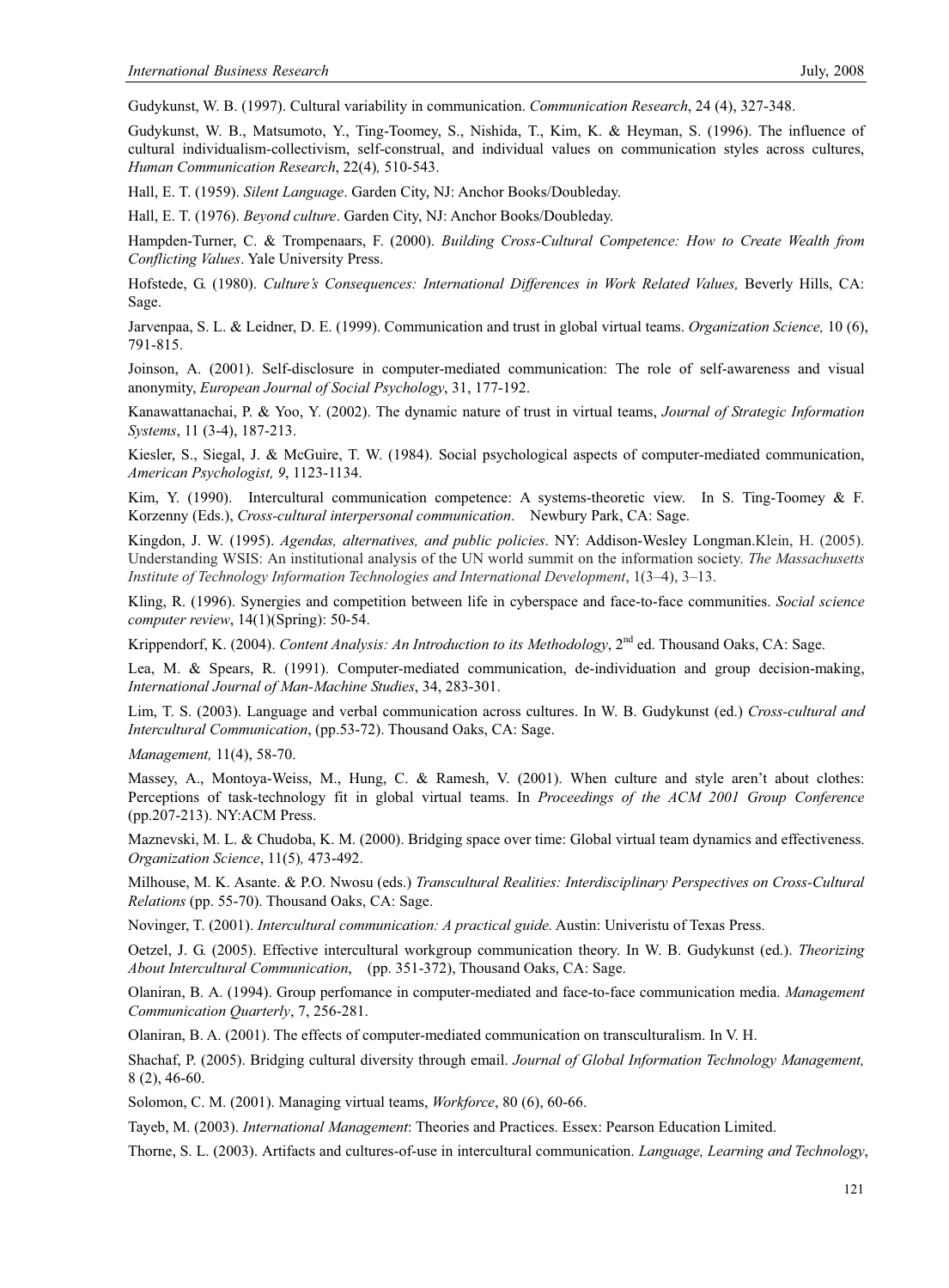7(2), 38-67.

Ting, Toomey, S. (2005). The matrix of face: An updated face-negotiation theory. In W.Gudykunst (Ed.), Theorizing about intercultural communication (pp. 71-92). Thousand Oaks, CA: Sage.

Ting-Toomey, S. (1997). An intercultural journey: The four seasons. In M. Bond (Ed.), Working at the interface of cultures (pp. 202-215). London: Routledge.

Toner, A. (2004). Unzipping the World Summit on the Information Society, In *The Public Voice WSIS Sourcebook: Perspectives on the World Summit on the Information Society*, pp.182-194.

Triandis, H. C. (2002). Generic individualism and collectivism. In M. J. Gannon & K. L. Newman (Eds.) *The Blackwell Handbook of Cross-Cultural Management* (pp. 16-46), Malden, MA: Blackwell Publisher.

Trompenaars, F. & Hampden-Turner, C. (2000). *Building Cross-Cultural Competence: How to Create Wealth from Conflicting Values*, New Haven: Yale University Press.

Walter, J. B. (1992). "Interpersonal Effects in computer-Mediated Interaction." *Communication Research*, 19, (1), 52-90.

Walther, J. B. (1996). Computer-mediated communication: Impersonal, Interpersonal and Hyperpersonal Interaction. *Communication Research*, 23, 3-43.

World Summit on the Information Society. (2003a). WSIS Declaration of Principles, United Nations, WSIS-03/Geneva/doc/0004. 12 December 2003, pg. 6. Retrieved October 01, 2005 at: http://www.itu.int/wsis/docs/geneva/official/dop.html.

World Summit on the Information Society. (2003b). WSIS Action Plan, United Nations, WSIS-03/Geneva/doc/0005. Retrieved October 01, 2005 at: http://www.itu.int/wsis/docs/geneva/official/poa.html.